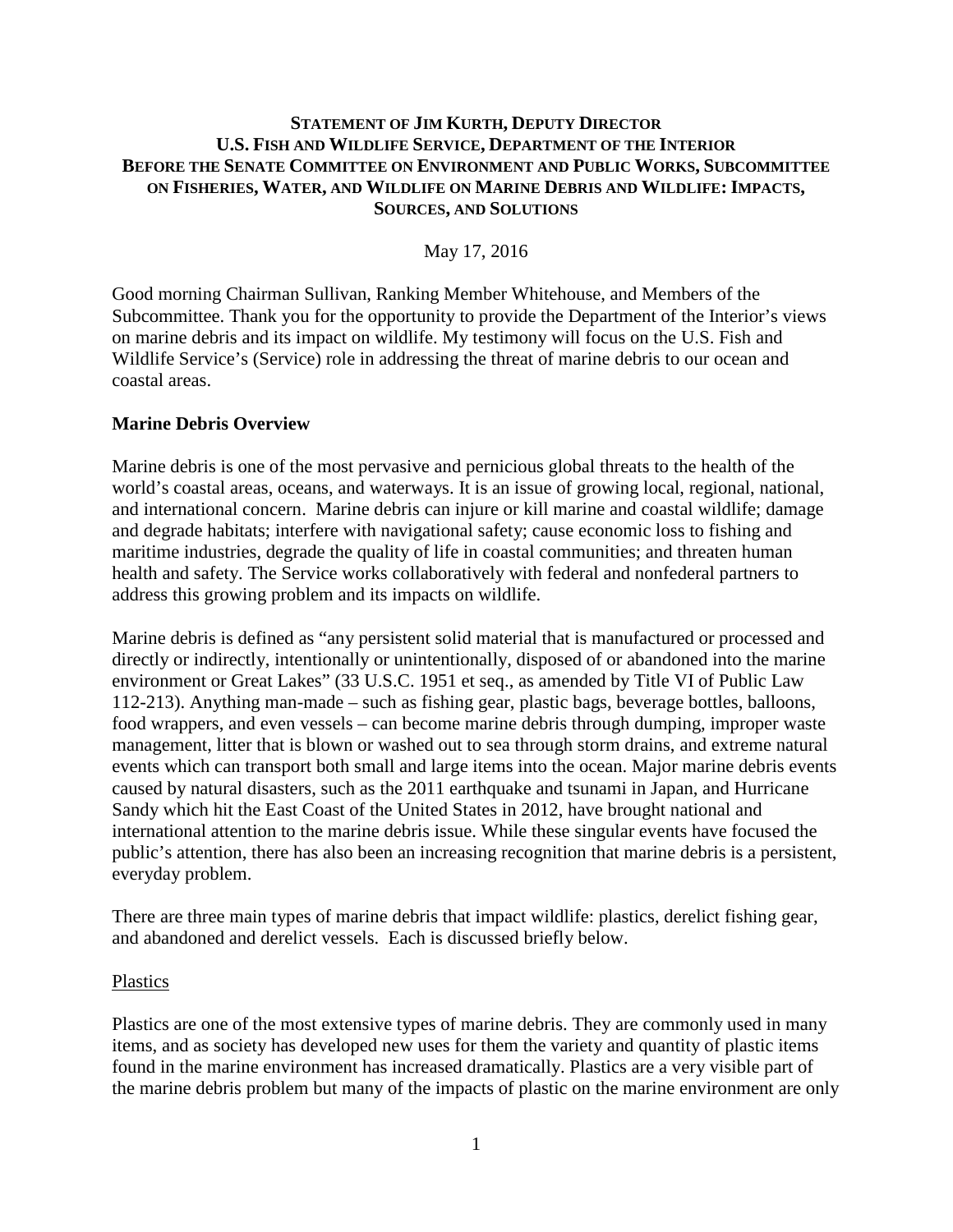now starting to be understood. Research has revealed that most commonly used plastics do not completely degrade into organic and inorganic molecules, but instead break into smaller and smaller pieces called microplastics. These microplastics and their associated toxic chemical components contribute to human and wildlife health risks as the toxic microplastics are ingested and move through the marine food web. Plastics and other debris such as bottle caps, balloons, and lighters are also ingested directly by wildlife, such as sea turtles, seabirds, and marine mammals. Debris may be mistaken for food and ingested, an animal's natural food (e.g. fish eggs) may be attached to the debris, or the debris item may have been ingested accidentally with other food. Debris ingestion has led to loss of nutrition, internal injury, intestinal blockage, starvation, and even death in wildlife. The Northwest Atlantic Loggerhead Recovery Plan lists marine debris ingestion as one of the highest priority threats facing endangered loggerhead sea turtles. In addition to ingestion, plastic and other debris such as packing bands, balloon strings, rubber bands, six-pack rings, and mesh bags can lead to entanglement.

### Derelict Fishing Gear

A second highly visible and impactful form of marine debris is derelict fishing gear (DFG). DFG has numerous impacts on the environment, including: damaging marine habitats, entangling marine species including seabirds and marine mammals, creating hazards to navigation, and ghost fishing of commercially important species resulting in lost catch opportunities and economic losses for fishermen. One of the most notable types of impacts from this type of marine debris is wildlife entanglement. Derelict nets, ropes, line, or other fishing gear can wrap around marine life. Entanglement has led to injury, illness, suffocation, starvation, and even death.

Sea turtles are at great risk for entanglement in marine debris which has caused injuries and in many cases death for a variety of sea turtle species, including loggerhead, leatherback, green, Kemp's ridley, hawksbill and other sea turtles. One study found that between 1997–2009, over [1](#page-1-0),000 sea turtles were found stranded in Florida due to entanglement in fishing gear<sup>1</sup>. Some of these entanglements resulted from netting and monofilament line that accumulated on both artificial and natural reefs. These areas are often heavily fished, resulting in snagging of hooks and discarding of lines. Turtles foraging and/or resting in these areas can become entangled and drown.

# Abandoned and derelict vessels

Abandoned and derelict vessels (ADVs) are a third highly visible type of marine debris with thousands littering our nation's coastal waters. ADVs threaten oceans, coasts, and waterways by obstructing navigational channels, causing harm to the environment, and diminishing commercial and recreational activities. ADVs may pose an immediate or future threat to wildlife and wildlife habitat from the release of hazardous substances to surrounding areas. The Service recently removed nearly one million pounds of shipwrecks to protect some of the most pristine coral reefs in the world at the Palmyra Atoll and Kingman Reef National Wildlife Refuges. The

<span id="page-1-0"></span><sup>&</sup>lt;sup>1</sup> Adimey, N.A, C.A. Hudak, J.R. Powell, K. Bassos-Hull, A.Foley, N.A. Farmer, L. White, and K. Minch. Fishery gear interactions from stranded bottlenose dolphins, Florida manatees and sea turtles in Florida, U.S.A. Marine Pollution Bulletin 81: 103-115.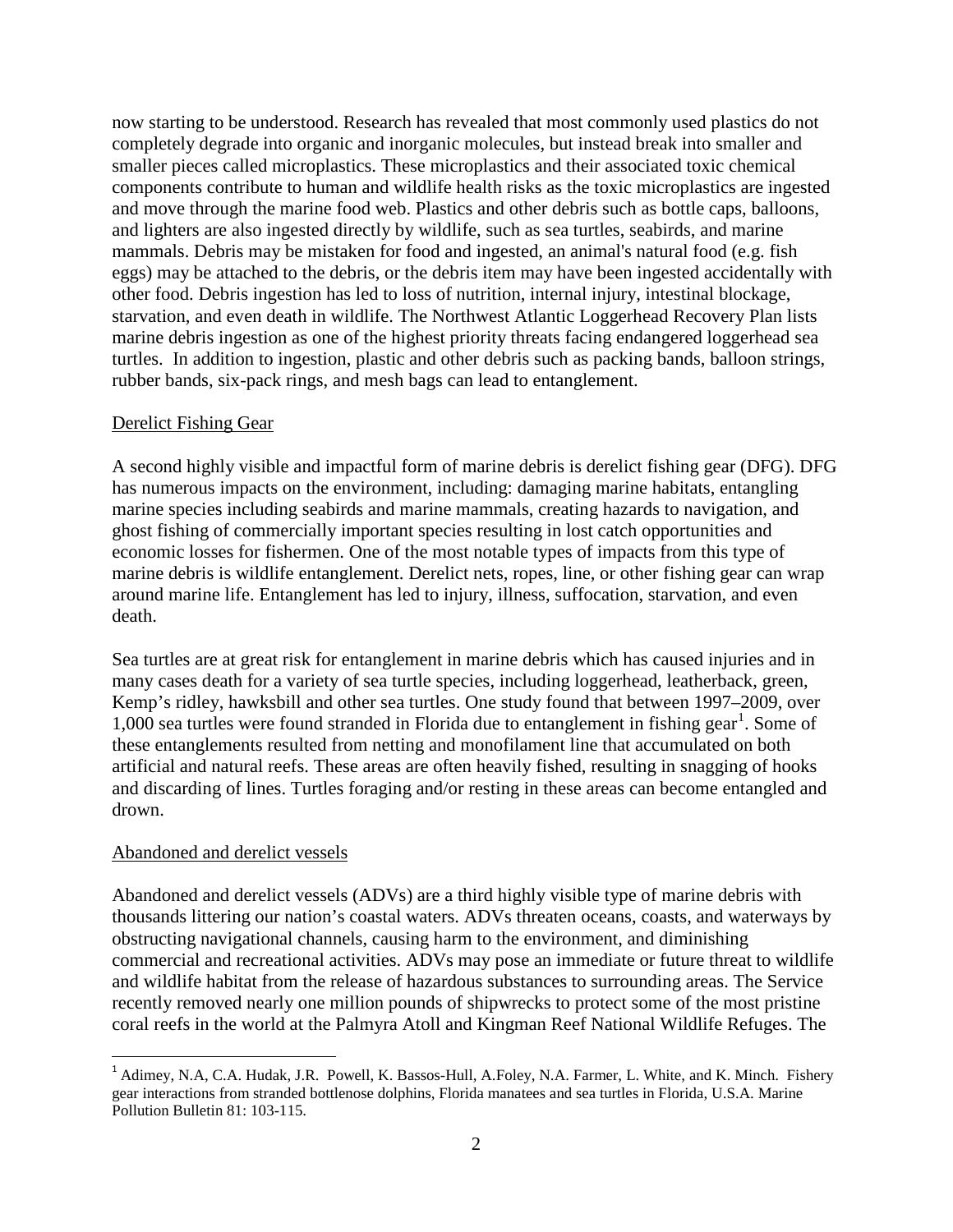iron from the shipwrecks on these remote atolls was fueling the growth of invasive organisms – corallimorph at Palmyra Refuge and a filamentous algae at Kingman Refuge – that smothered a large amount of once-healthy, diverse coral. Now that the shipwrecks are gone, the otherwise healthy reefs will have the opportunity to recover from this damage.

Despite the scope of the problem, marine debris is preventable through increased public awareness, changing individuals' behaviors, and improvements to waste infrastructure. We also recognize that marine debris can be addressed by ensuring a comprehensive approach that is local in scale and global in scope, directed primarily at source prevention and education. The Interagency Marine Debris Coordinating Committee (IMDCC) is a multi-agency group tasked with ensuring this comprehensive approach is implemented. The IMDCC was established by Congress under the Marine Plastic Pollution Research and Control Act of 1987 and was reestablished under the Marine Debris Act (33 U.S.C. 1956). The IMDCC is made up of a variety of federal agencies with a diversity of expertise including the Service, the National Oceanic and Atmospheric Administration (NOAA), the U.S. Environmental Protection Agency, the Department of Defense, the Army Corps of Engineers, the U.S. Navy, the Department of Homeland Security, the U.S. Coast Guard, the National Park Service, the Bureau of Safety and Environmental Enforcement; the Department of State, the Marine Mammal Commission, and the Department of Justice.

## **Examples Across the National Wildlife Refuge System**

The National Wildlife Refuge System (Refuge System), managed by the Service, is the world's premier network of public lands devoted solely to the conservation of wildlife and habitat. There are over 500 million acres of land and water in the Refuge System, which preserves a diverse array of land, wetland, and ocean ecosystems. The Refuge System includes 180 refuges that protect ocean, coastal or Great Lakes habitats. Spanning from above the Arctic Circle to south of the Equator, the Refuge System protects an incredible diversity of marine and coastal ecosystems including salt marshes, rocky shorelines, tide pools, sandy beaches, kelp forests, mangroves, seagrass meadows, barrier islands, estuaries, lagoons, tidal creeks, tropical coral atolls, as well as open ocean. Marine debris is an issue that impacts coastal and island refuges across the country.

Each September, dozens of coastal refuges and refuge Friends Groups organize their local communities to participate in the International Coastal Cleanup. Refuge staff use these cleanup events as opportunities to not only clean up debris but also provide an educational opportunity for the public to learn about the threats that marine debris pose to wildlife. Individual refuges across the country deal with the issue of marine debris in a variety of ways, and some examples include:

# Midway Atoll National Wildlife Refuge

Midway Atoll National Wildlife Refuge is located on the far northern end of the Hawaiian archipelago 1,300 miles northwest of Honolulu, within the Papahānaumokuākea Marine National Monument. It is one the oldest atoll formations in the world, providing nesting habitat for millions of seabirds and is a touchstone for one of the most significant naval battles in our human history. Nearly three million birds nest here, including endangered Laysan ducks, the world's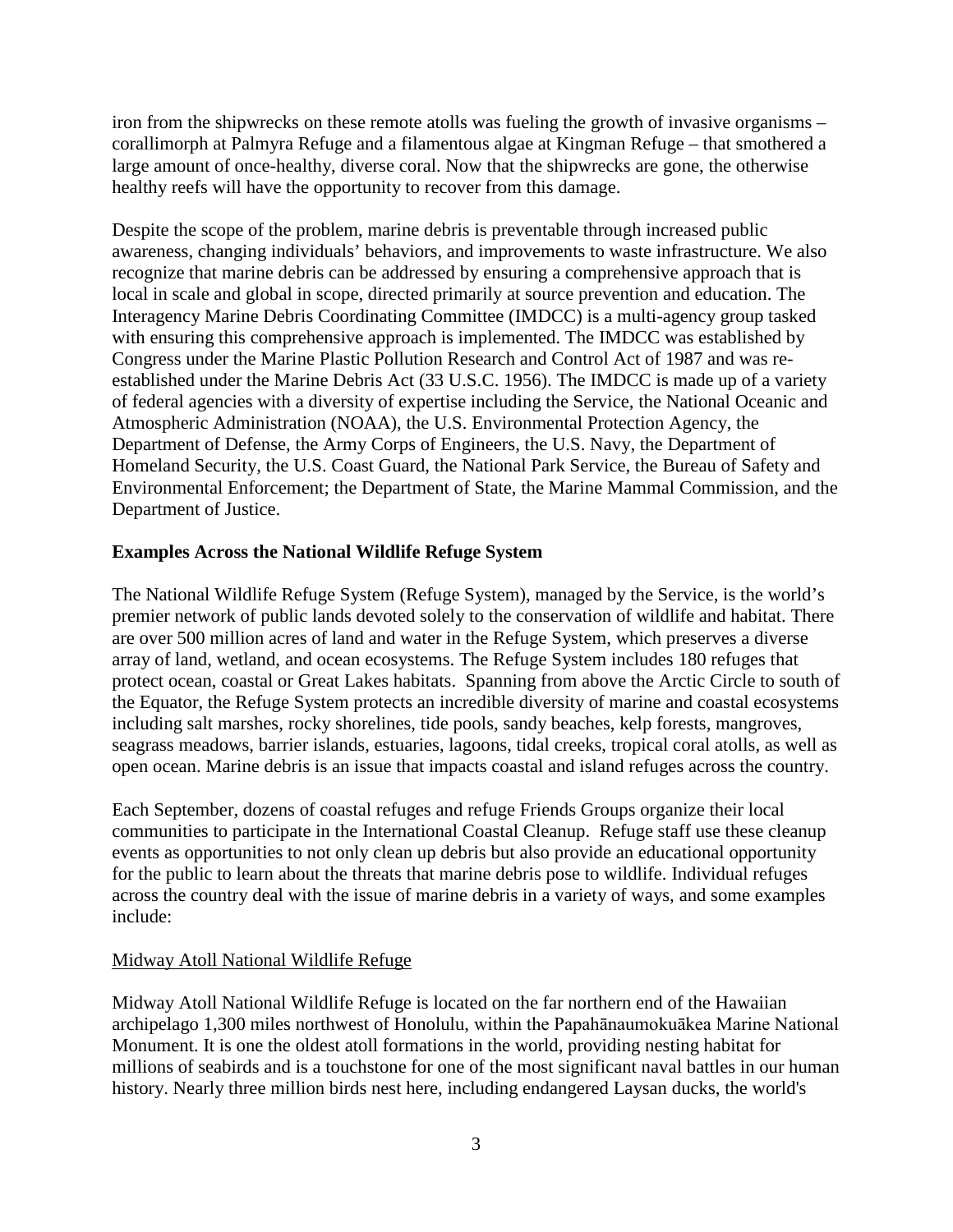largest albatross colony, and 19 other seabird species. The oldest known wild bird continues to nest at Midway, a Laysan albatross named Wisdom that is at least 65 years old and currently raising another chick. Hawaiian monk seals, green sea turtles and spinner dolphins frequent Midway's crystal blue lagoon encircled by coral.

Island residents continue to improve habitat for wildlife on the atoll, but can do nothing about problems hundreds of miles away. Albatross scour thousands of ocean miles in search of food for their chicks. Along with fish, they scoop up plastic from the "Great Pacific Garbage Patch," an enormous area where high concentrations of litter – the majority of which is microplastics – accumulates. The "Great Pacific Garbage Patch" is not visible from an airplane or space, you can even sail on a boat through it without seeing it, as a result its size has defied estimation but may be larger than the state of Texas and possibly twice as large as the continental U.S. The stomachs of nearly all dead albatross chicks contain plastic (e.g. cigarette lighters, parts of toys and fishing gear) all fed to them by their parents. It is estimated that albatross carry over 5 tons of plastic to Midway each year to feed their chicks. Another 5-10 tons of marine debris washes up on Midway beaches each year. The Service partners with NOAA and the USCG to remove much of the marine debris on Midway and in the Northwestern Hawaiian Islands, including large discarded fishing nets which damage coral reefs and can entrap and drown seals, turtles, dolphins, and other marine life.

## Alaska Maritime National Wildlife Refuge

Alaska Maritime National Wildlife Refuge (Alaska Maritime Refuge) was established to conserve marine mammals, seabirds and other migratory birds, and the marine resources upon which they rely. The Refuge's 3.4 million acres include the spectacular volcanic islands of the Aleutian chain, the seabird cliffs of the remote Pribilof Islands, and ice-bound lands washed by the Chukchi Sea, providing essential habitat for some 40 million seabirds, representing more than 30 species.

Pribilof Islanders work with fishermen to remove nets and other debris from fur seal rookeries, as part of a program that grew out of a refuge stewardship camp for kids. The Service provides marine debris education on the Pribilof Islands and at other refuge communities throughout the Alaska Maritime Refuge. The Service has supported or permitted marine debris cleanup efforts in the Aleutians, along the Alaska Peninsula, and in the Gulf of Alaska. Stopping debris at the source is vital to addressing the overall issue. While clean-ups are successful, they are a shortterm fix and "cleaned" areas will often be littered again following the next high tide. The Service's emphasis in Alaska has mostly been on education as we are unable to patrol and clean up the thousands of miles of refuge beaches on a regular basis.

### Caribbean Islands National Wildlife Refuge Complex

The Caribbean Islands National Wildlife Refuge Complex consists of nine refuges: five in Puerto Rico; three in the U.S. Virgin Islands; and the island of Navassa and its surrounding waters to the west of Haiti. These refuges support a variety of resources important to the region, including sea turtles, migratory seabirds and shorebirds, as well as resident birds. These species, in particular